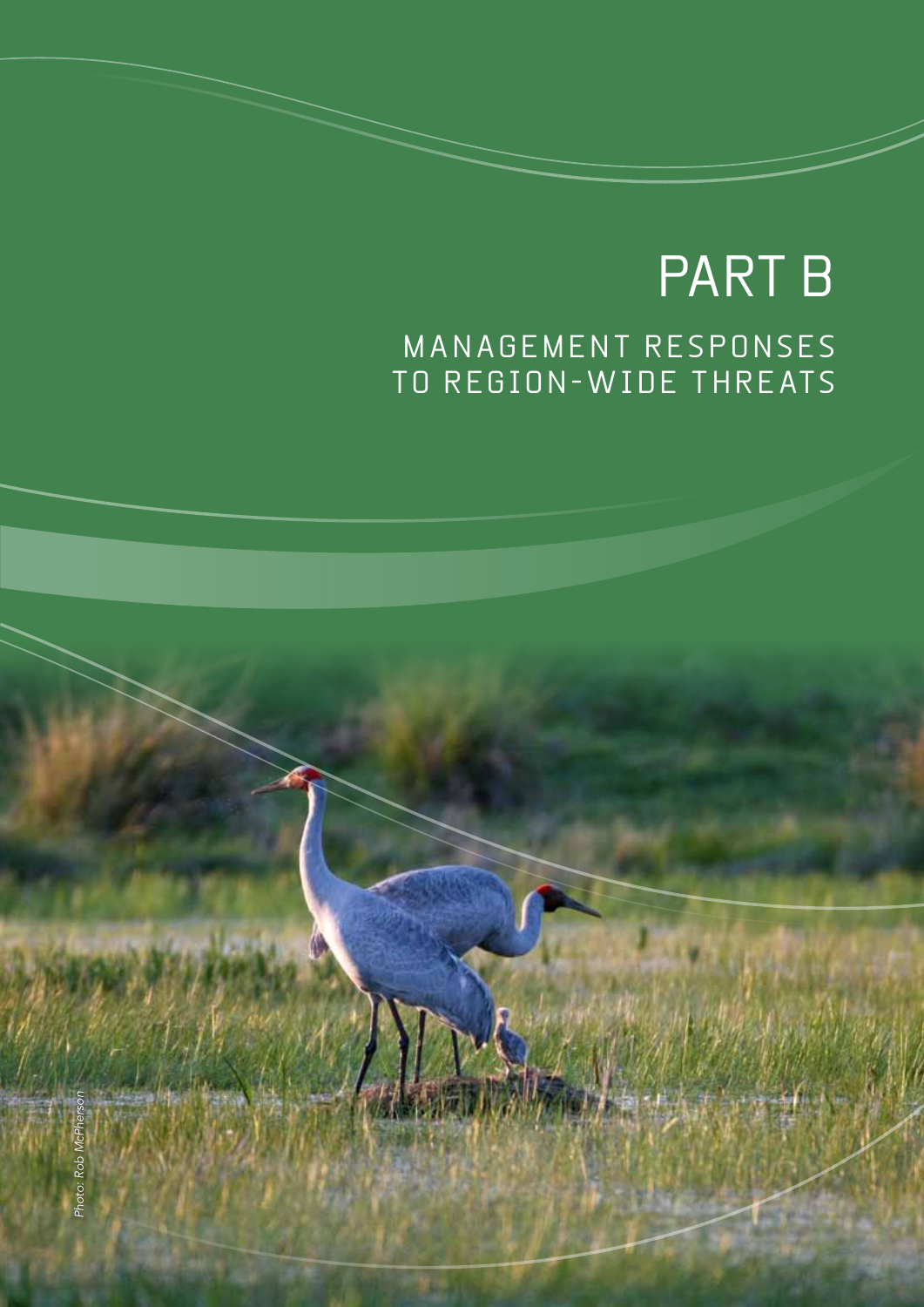## PART B: MANAGEMENT RESPONSES TO region-wide threats

Part B provides an overview of management responses to issues that are relevant to the entire region. It notes policy direction provided by the Victorian Waterway Management Strategy and other relevant state and regional documents, describes current management arrangements and highlights improvements made within this strategy compared with the previous RRHS. Each section also identifies broad actions to be undertaken in the next eight years.

## Summary of sections in Part B

| <b>2.1 PEST PLANTS</b><br><b>AND ANIMALS</b> | Identifies the main pest plants and animals in the region.<br>Describes the approach used to prioritise treatment.<br>See page 34.                                                                                                                                                                                    |
|----------------------------------------------|-----------------------------------------------------------------------------------------------------------------------------------------------------------------------------------------------------------------------------------------------------------------------------------------------------------------------|
| 2.2 WATERWAY<br><b>MANAGEMENT</b>            | Describes the values and potential threats to surface water.<br>Describes Groundwater Dependent Ecosystems and possible threats.<br>Describes planning and implementation for delivery of<br>environmental water.<br>Discusses the use of alternative sources of water for environmental<br>purposes.<br>See page 37. |
| <b>2.3 CLIMATE CHANGE</b>                    | Outlines the potential impact of anticipated changes in waterway<br>health as a result of climate change.<br>See page 42.                                                                                                                                                                                             |
| <b>2.4 EXTREME EVENTS</b>                    | Describes the management issues associated with responses<br>to extreme events such as bushfire and flood.<br>See page 43.                                                                                                                                                                                            |
| <b>2.5 ESTUARY</b><br><b>MANAGEMENT</b>      | Describes issues associated with estuary management including<br>management of artificial estuary openings.<br>See page 44.                                                                                                                                                                                           |

*Below left: Bridgewater Lakes.*

*Below right: Wetlands are a key feature of the Glenelg Hopkins landscape.*

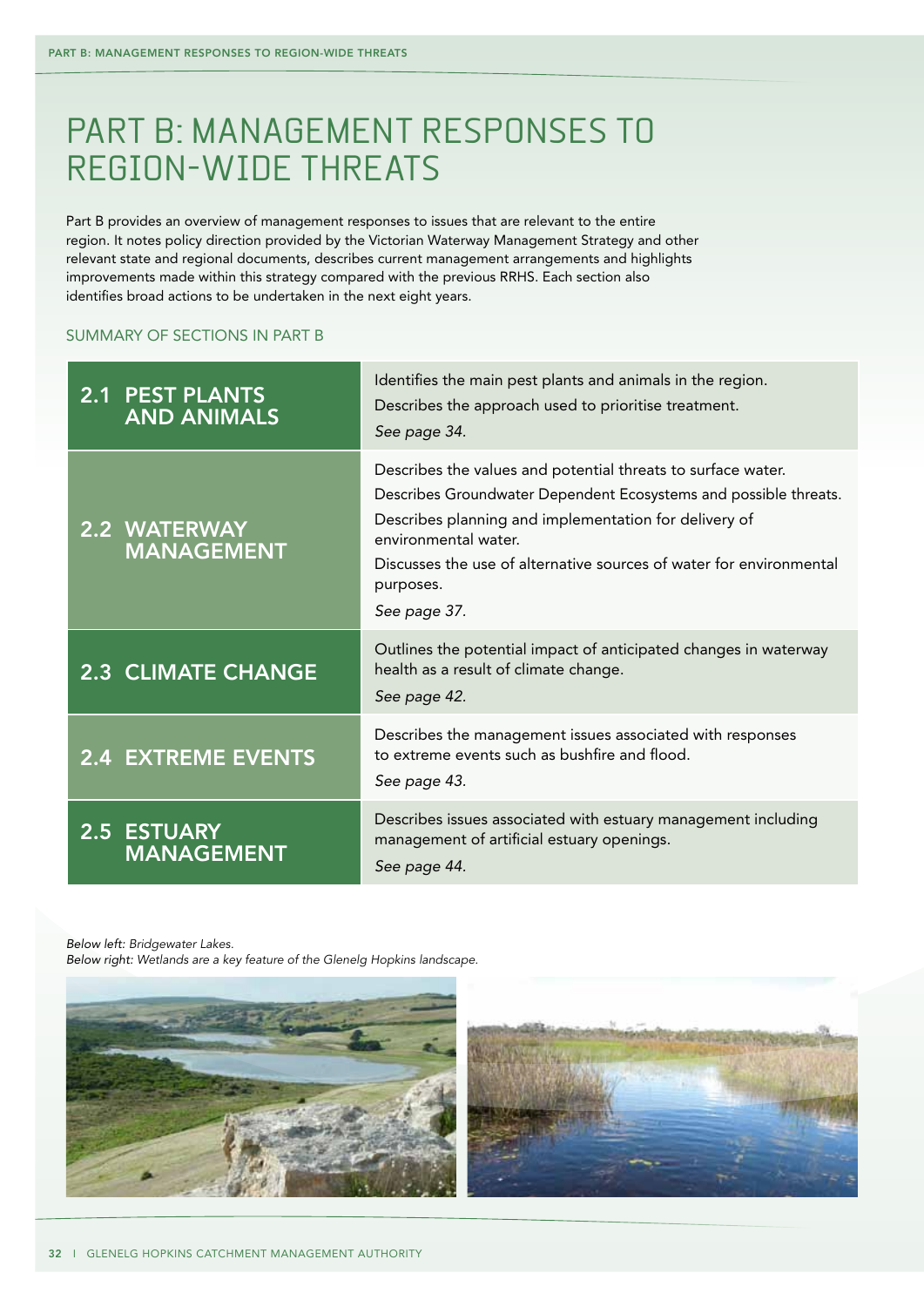## Summary of sections in Part B *(continued)*

| <b>2.6 WATER QUALITY</b>                            | Outlines water quality monitoring undertaken in the region.<br>Outlines incident management in response to events such as<br>blue-green algal blooms and mass fish death events.<br>Describes management issues associated with coastal acid<br>sulfate soils.<br>See page 45. |
|-----------------------------------------------------|--------------------------------------------------------------------------------------------------------------------------------------------------------------------------------------------------------------------------------------------------------------------------------|
| <b>2.7 WETLANDS</b>                                 | Provides an overview of wetland management issues.<br>Describes management planning for Lake Bookar in the Western<br>District Lakes Ramsar site.<br>See page 46.                                                                                                              |
| <b>2.8 RIVER CHANNEL</b>                            | Describes threats to river channels and appropriate management<br>responses, including installation of large wood, sand extraction and<br>fish barrier removal.<br>See page 48.                                                                                                |
| 2.9 RIPARIAN LAND                                   | Describes management of riparian land, with a focus on land status<br>and river access.<br>See page 49.                                                                                                                                                                        |
| <b>2.10 RECREATIONAL USE</b><br><b>OF WATERWAYS</b> | Describes the value of waterways for recreation, with a focus on<br>management for recreational fishing and duck hunting.<br>See page 50.                                                                                                                                      |

*Below left: Waterways are important for recreational fishing. Below right: Fishways are important for fish dispersal and migration.*



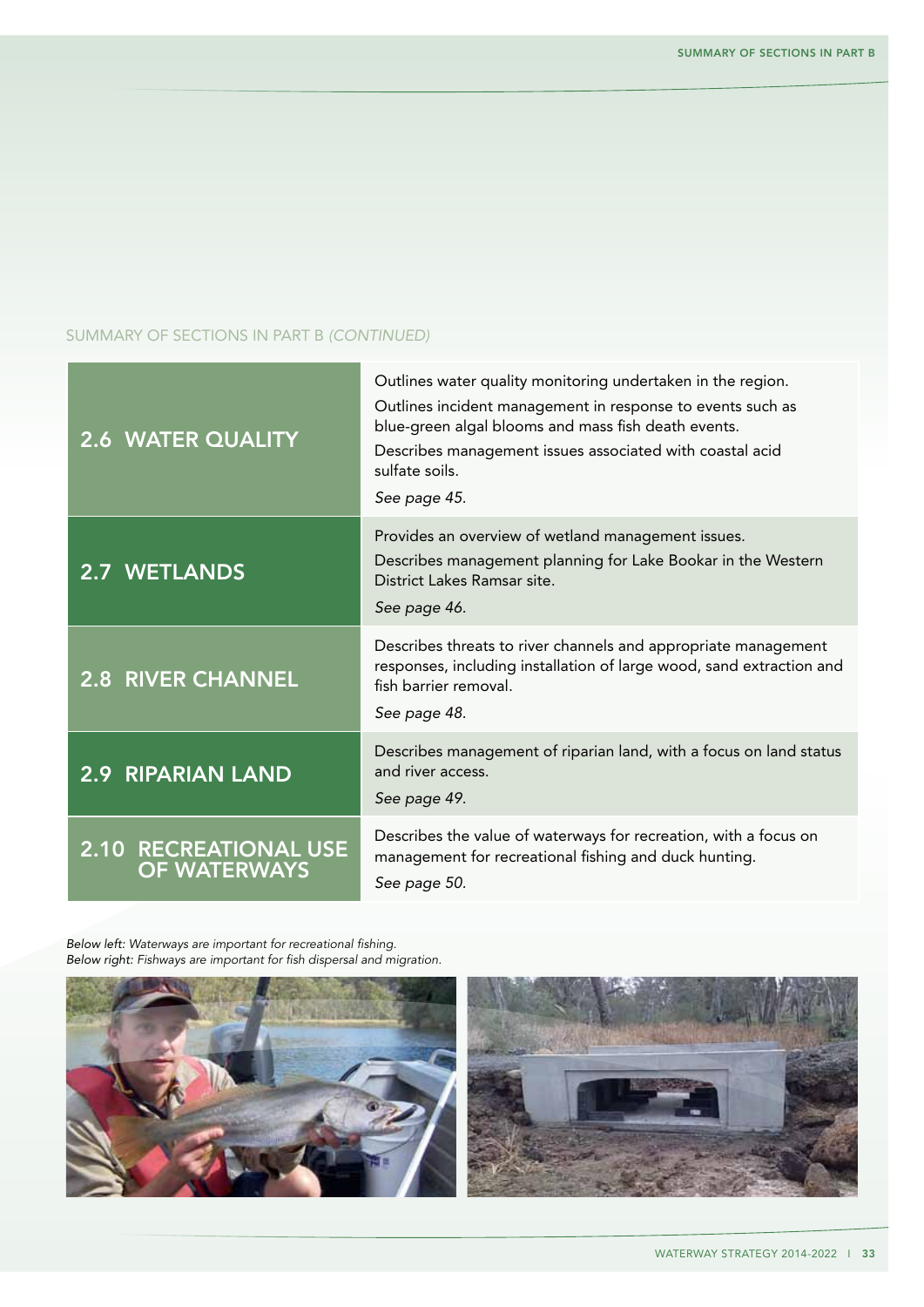## 2.1 PEST PLANTS AND ANIMALS

The Glenelg Hopkins Regional Invasive Animal Strategy (2010-2015)<sup>13</sup> and Victoria's Invasive Plants and Animals Policy Framework<sup>14</sup> identify key assets for protection and guidance for stakeholders and the general community in tackling invasive species.

The documents follow a 'biosecurity' approach to prioritising invasive species management programs *(see Figure 6)*. This approach gives priority to programs preventing the introduction or eradication of newly establishing species over containment programs which reduce the impact of established species on assets. The asset-based protection approach is adopted once species have become so widespread that prevention, eradication or containment are no longer feasible options. Efforts are focused on the protection of high value assets from the degrading impacts of the invasive species.



Economic returns

*Figure 6. Generalised invasion curve showing actions appropriate to each stage15*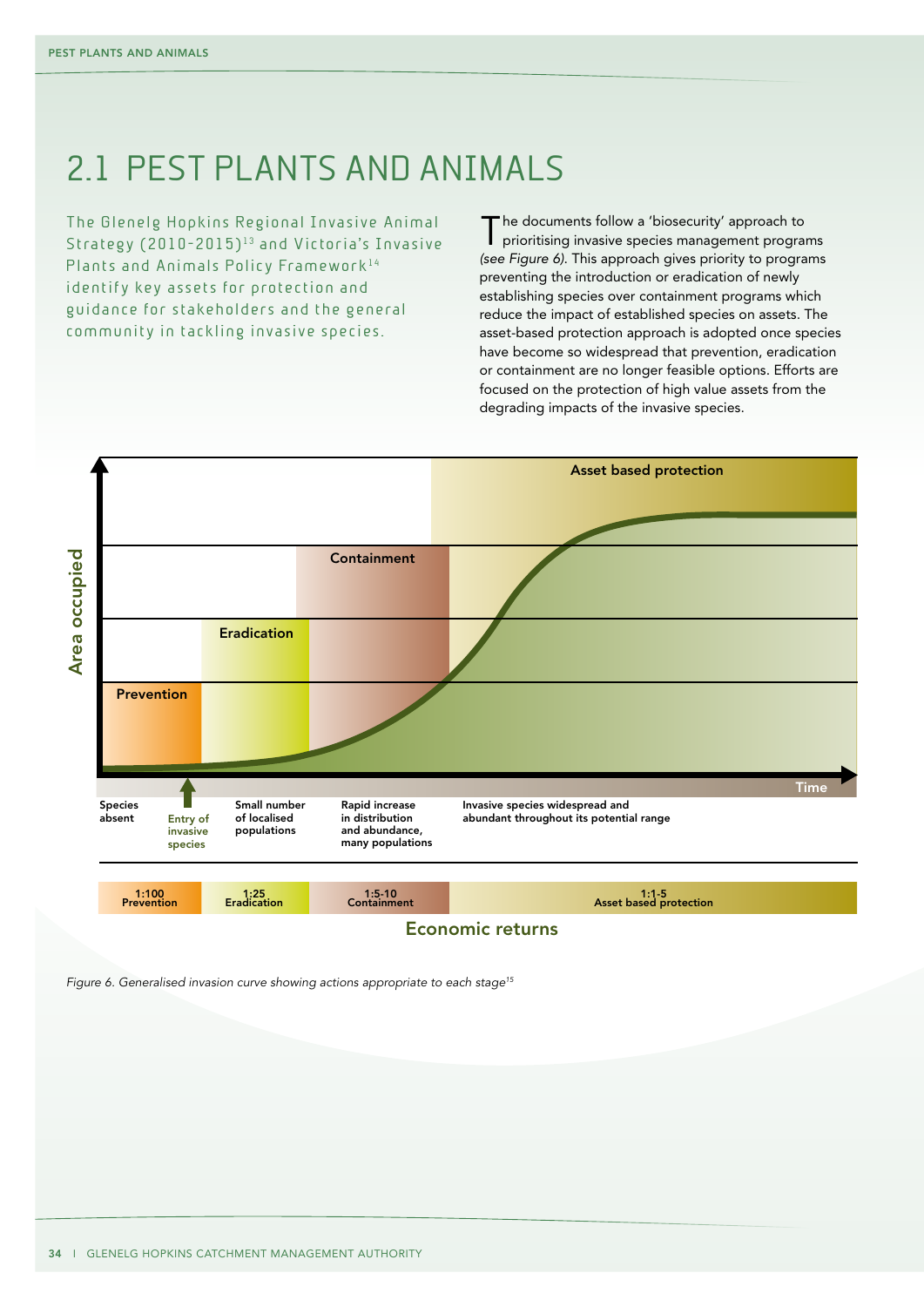Invasive animals declared under the *CaLP Act* such as rabbits and foxes are well established in the Glenelg Hopkins region. Feral goats and pigs are also present in the region but in smaller isolated populations. These declared invasive animals have caused widespread economic and environmental impact in the region and have significant potential for further impact through predation, over grazing and habitat destruction. Other invasive animals not declared under the *CaLP Act* such as feral cats, feral deer and carp also impact negatively on specific aquatic environments or native fauna and flora species associated with waterways. Carp monitoring efforts in the past have been restricted to a small number of sites along the Glenelg River. Although eradication efforts have removed some carp from the system, they have not been sufficient to prevent carp populations from increasing or carp from entering the high value lower reaches of the Glenelg River. A more targeted approach is required. Further research and monitoring will provide information about the behaviour of carp, which will enable more targeted and cost effective management of this species and a reduction of the threat it poses to waterway assets.

## ACTION 2-1:

Research and monitoring will be undertaken on carp to understand any predictable behaviours that can be used to more effectively manage carp populations in the Glenelg River and reduce the risk to native fish populations

Who: CMA, research agencies, DEPI, angling groups

Weed species widespread in the regions include blackberry, cape tulip, polygala, and gorse. Pine wildlings are particularly prevalent in the Glenelg basin and willows are present along several waterways. Strong partnerships between agencies, community and (when applicable) industry, increase the effectiveness of weed management programs, particularly where weeds occur across different land tenures. Some recent examples of this successful approach include pine wildling removal in partnership with Parks Victoria, DEPI, Conservation Volunteers and timber companies; and Gorse control in partnership with the Upper Hopkins Land Management Group, DEPI, Victorian Gorse Taskforce and landholders..

Effective pest animal management requires a landscapescale cross tenure approach. Glenelg Ark<sup>16</sup> and Grampians Ark are examples of long-term fox control programs to protect populations of native mammal prey species such as southern brown bandicoot, long-nosed potoroo, common brushtail possum and brush-tailed rock-wallaby on public land. The CMA coordinated the complementary Glenelg Alliance project which extended the fox baiting program to additional public land and adjacent private land in the Lower Glenelg area.

Further opportunities will be sought to implement co-ordinated pest plant and animal control programs in the region.

## **ACTION 2-2:**

Liaise with agencies, industry and community to develop integrated, cross-tenure pest plant and animal control programs

Who: DEPI, CMA, Parks Victoria, community groups, timber companies

*Below left: Foxes have a significant impact on brolga chick survival. Below right: Carp are being researched to more effectively control this species in the Glenelg River.*



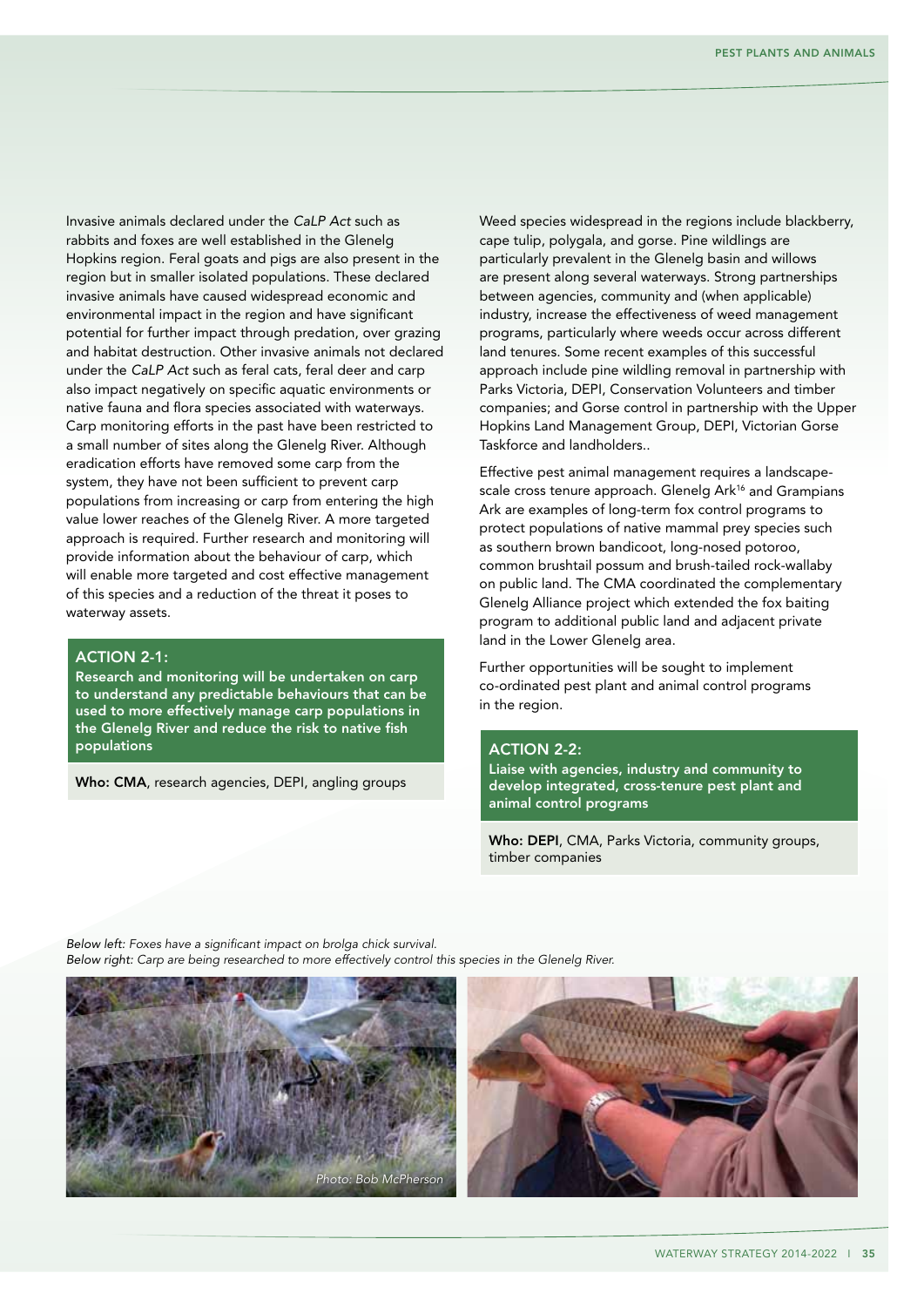Awareness of aquatic invasive species is relatively low compared with that of widespread and clearly visible terrestrial pests. An increased level of awareness by the community and industry of the invasive species that affect waterways is important to:

- prevent new incursions (for example, to reduce accidental introductions through aquarium releases or transporting invasive species on fishing gear and/or boats)
- increase the capacity for surveillance of new invasive species
- assist in control of invasive species.

There is an opportunity for the CMA to work with DEPI and community groups (such as recreational fishing bodies, Fishcare Victoria, EstuaryWatch, Landcare networks and approved hunting organisations) to raise awareness of the benefits of managing invasive species in waterways, particularly in preventing their release and minimising their spread. The community can play a role in early detection and reporting of incursions, enforcement and monitoring, and supporting rehabilitation efforts. These groups also play a significant role in reducing the risk of spread through recreational activities (such as boating and fishing), by promoting good hygiene practices.

## ACTION 2-3:

Increase community awareness regarding invasive species management in waterways

Who: CMA, DEPI, Parks Victoria, community groups

*Below left: Water hyacinth is a very invasive aquatic weed. Below right: Willow removal.*



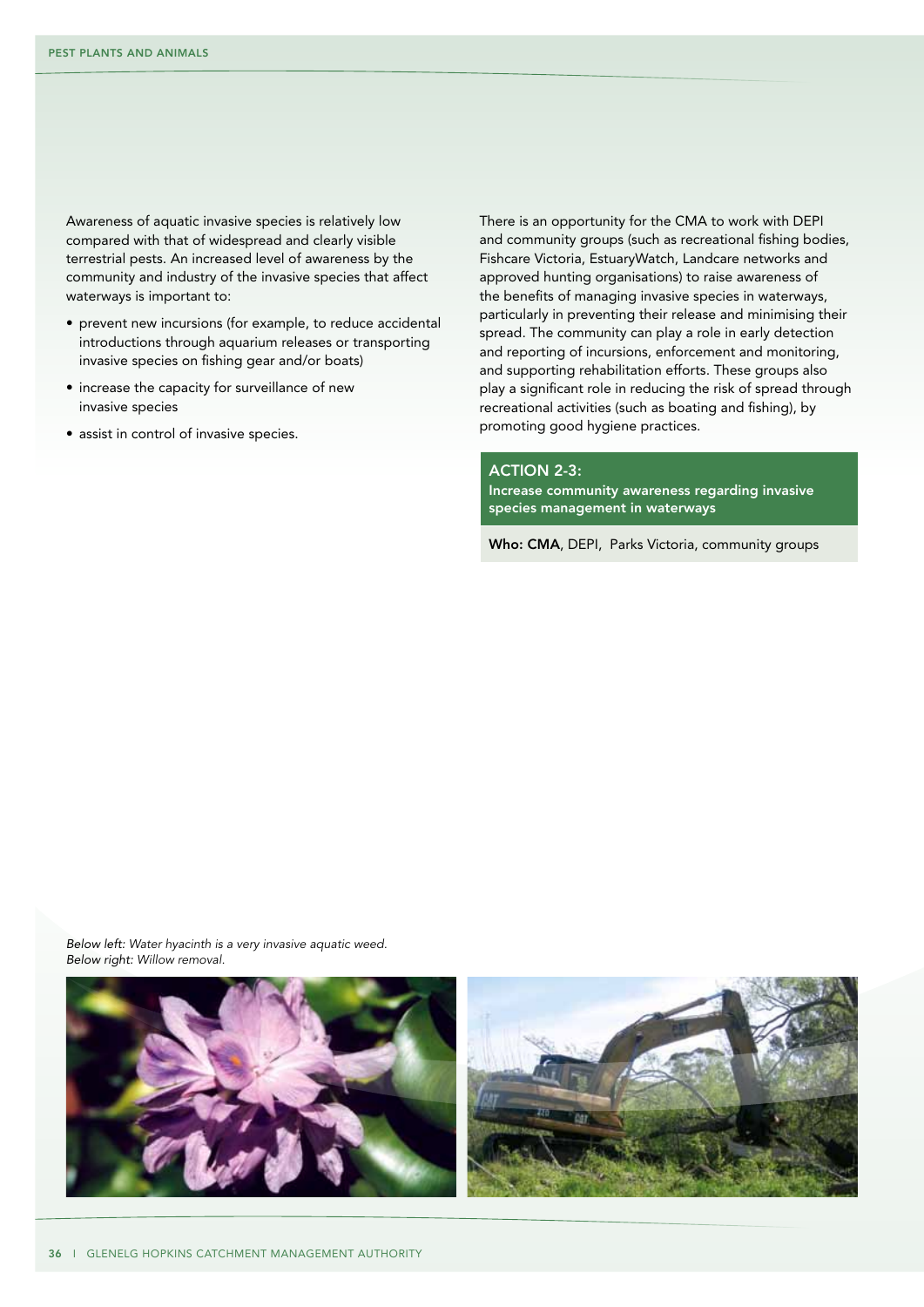## 2.2 Water management

Water security will be a key driver for capital investment and land use change in the region. Sustainable management of the region's groundwater and surface water resources underpin the forecast residential, agricultural and industrial development of the region. As noted in the Western Region Sustainable Water Strategy<sup>18</sup>, 'The recent prolonged dry period and subsequent heavy flooding in many parts of the region demonstrated that water management needs to address climate variability'.

There may be significant pressures on future water use in the region from the combined impacts of population growth and climate change. Annual stream flows fell by 40, 56 and 65 per cent respectively in the Hopkins, Portland Coast and Glenelg basins during the 2004-2008 period of the drought. Drought remains a significant risk for the region and is likely to be more frequent than in the past. Other key pressures on water resources are from changing farm practices and altered land use in the region.

## 2.2.1 Unregulated surface water

While unregulated rivers and wetlands are not affected by large water storages, their hydrology is altered by a range of diffuse impacts. Catchment clearing, construction of catchment dams, installation of drains and small weirs, and water extraction have dramatically impacted the flow dependent values of most waterways within the Glenelg Hopkins region. Managing the volume, rate, distribution and timing of water extraction from unregulated rivers, lakes and wetlands through Local Management Plans will help protect values within priority systems.

### **ACTION 2-4:**

Participate in development or review of local management plans for surface water for unregulated river and wetland systems identified in the Western Region Sustainable Water Strategy

Who: CMA, DEPI, SRW

*Below left: Rocklands Reservoir. Below right: Blue gum plantation.*

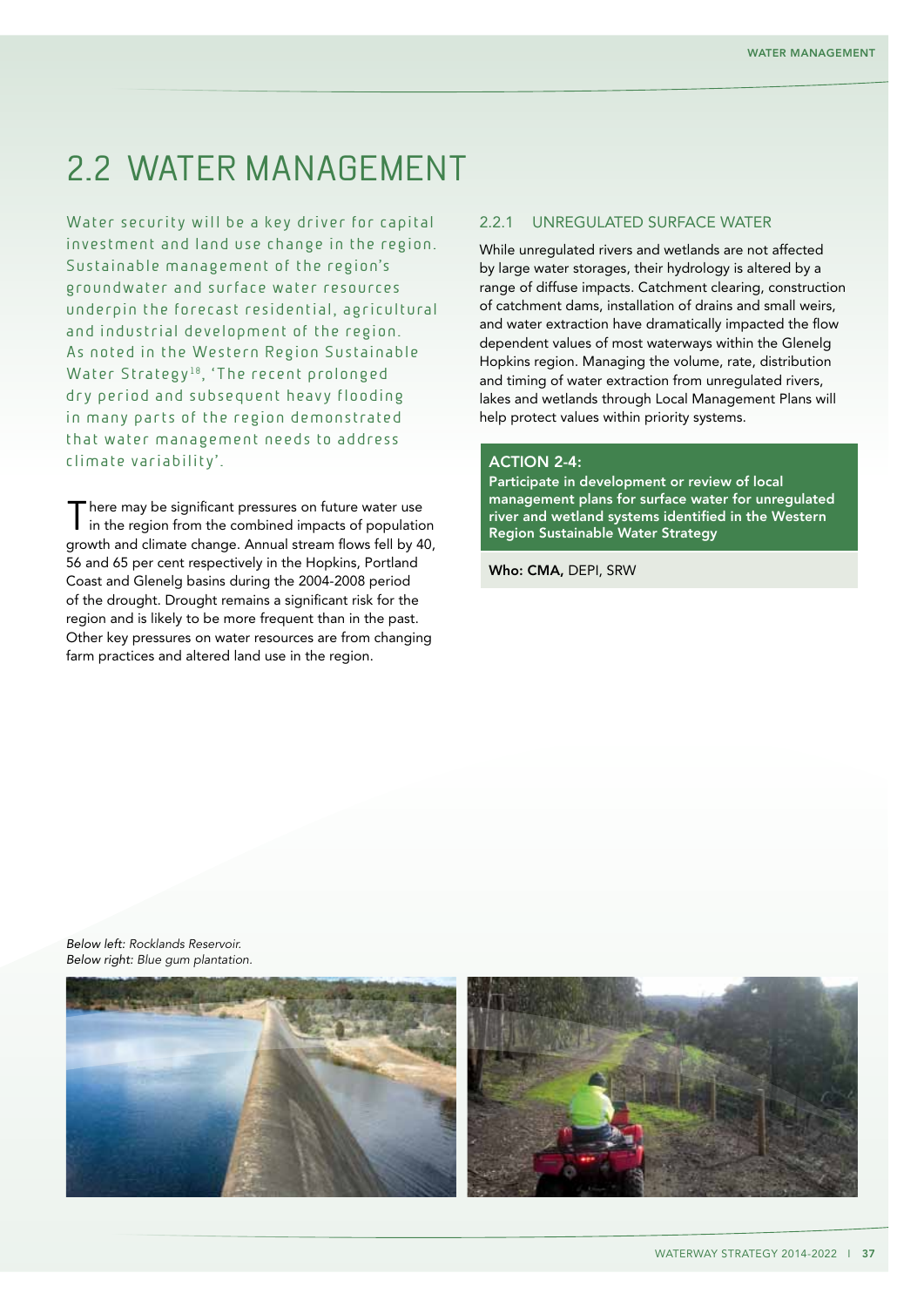#### 2.2.2 Groundwater dependent ecosystems

The catchment contains substantial reserves of groundwater used for a range of purposes. Regional-scale groundwater systems underlie the region, including the Otway, Murray, Highland and Dilwyn, with other shallow local aquifers present<sup>19</sup>. Groundwater supports a range of ecological and physical environmental assets such as rivers, wetlands and other groundwater dependent ecosystems. Groundwater Dependent Ecosystems (GDEs) rely wholly or partially on groundwater to maintain ecosystem function and community composition. Some examples of GDE types include the following:

- • terrestrial vegetation vegetation communities and dependent fauna that have seasonal or episodic dependence on groundwater
- river base flow systems aquatic and riparian ecosystems that exist in or adjacent to streams that are fed by groundwater base flow
- aquifer and cave ecosystems aquatic ecosystems that occupy caves or aquifers
- wetlands aquatic communities and fringing vegetation dependent on groundwater-fed lakes and wetlands
- terrestrial fauna native animals that directly use groundwater rather than rely on it for habitat
- • estuarine and near-shore marine ecosystems coastal, estuarine and near-shore marine plant and animal communities whose ecological function has some dependence on discharge of groundwater.

Groundwater extraction provides most of the water used within the Glenelg Hopkins region for irrigated agriculture, non-potable stock and domestic supply, heavy industry and geothermal power. Groundwater is also widely extracted for primary and reserve supply for towns. These activities can affect groundwater levels, flows, and quality, which in turn can potentially affect the health of GDEs. Understanding how these systems respond to a variable climate and land and water management is fundamental to protecting GDEs. Recent mapping of potential GDEs using remote sensing technologies has improved the knowledge of GDE distribution within the region<sup>20</sup>. Further studies are also needed to determine groundwater requirements of GDEs in priority areas for input to Local Groundwater Management Plans.

#### **ACTION 2-5:**

Identify and prioritise types of high value GDEs in the Glenelg Hopkins region to inform regional planning processes and water allocation decisions

Who: DEPI, Southern Rural Water, GWMWater, CMA

### **ACTION 2-6:**

Develop or review Local Groundwater Management Plans for management areas identified in the Western Regional Sustainable Water Strategy

Who: Southern Rural Water, DEPI, CMA

*Below left: Crawford River relies on a groundwater fed baseflow in the drier months. Below right: Irrigation can impact on groundwater levels.*



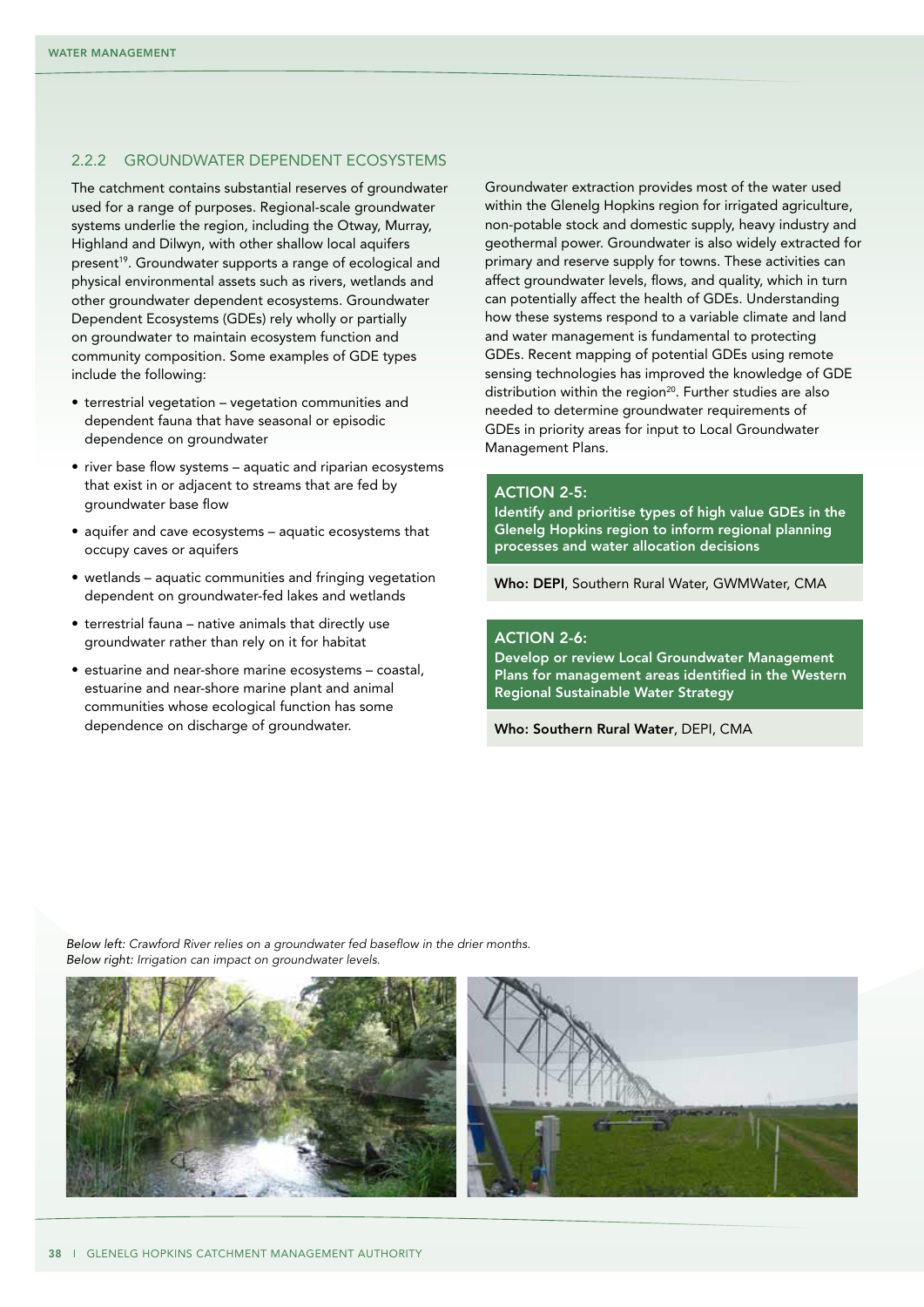#### 2.2.3 Environmental Water Entitlements

The Glenelg River and the upper reaches of the Wannon River are part of the Wimmera-Mallee headworks system. Environmental flows are currently provided to the Glenelg River at Rocklands Reservoir through allocations from the Wimmera and Glenelg Rivers Environmental Entitlement 2010. The environmental entitlement also sets out passing flow rules for Rocklands Reservoir and the diversion weirs on the upper Wannon River.

With regard to planning and delivery of environmental water, Glenelg Hopkins CMA undertakes the following activities:

- participates in the collaborative development of the Seasonal Watering Plan, and informs state-wide prioritisation of watering actions
- undertakes environmental water planning and delivery according to agreed operating arrangements
- increases community engagement and communication surrounding environmental water management
- manages shared risks in line with the Victorian Environmental Watering Partnership Risk Management Framework.

In addition, Glenelg Hopkins CMA contributes to monitoring and reporting by:

- undertaking data collection for state-wide condition monitoring (VEFMAP)
- reporting on environmental water delivery depth, rate, volume and ecological outcomes to the Victorian Environmental Water Holder as required.

This strategy identifies regional priorities for environmental watering over the eight-year planning period and incorporates actions into the work plans for relevant Waterway Management Areas. These priorities will also inform development of Environmental Water Management Plans and Seasonal Watering Proposals *(see Figure 7)* using recommendations from flow studies, learnings from monitoring and experience gained from implementing watering actions. In addition to identifying values and objectives for environmental water management, Seasonal Watering Proposals will aim to identify and manage a wide range of risks. Where watering actions are expected to inundate private property, consent will be obtained from landholders before the action is implemented.

Activities in the work plans (Part D) ensure:

- • targeted use of environmental water to maximise ecological benefits within the Glenelg River
- water availability through further, more detailed planning
- necessary infrastructure is in place to enable or enhance environmental water delivery
- integration of non-watering actions with environmental watering.

*Below left: Environmental flow release from the carp screens, Rocklands Reservoir. Below right: Flows can be released further downstream at Five Mile Outlet on the Glenelg River.*



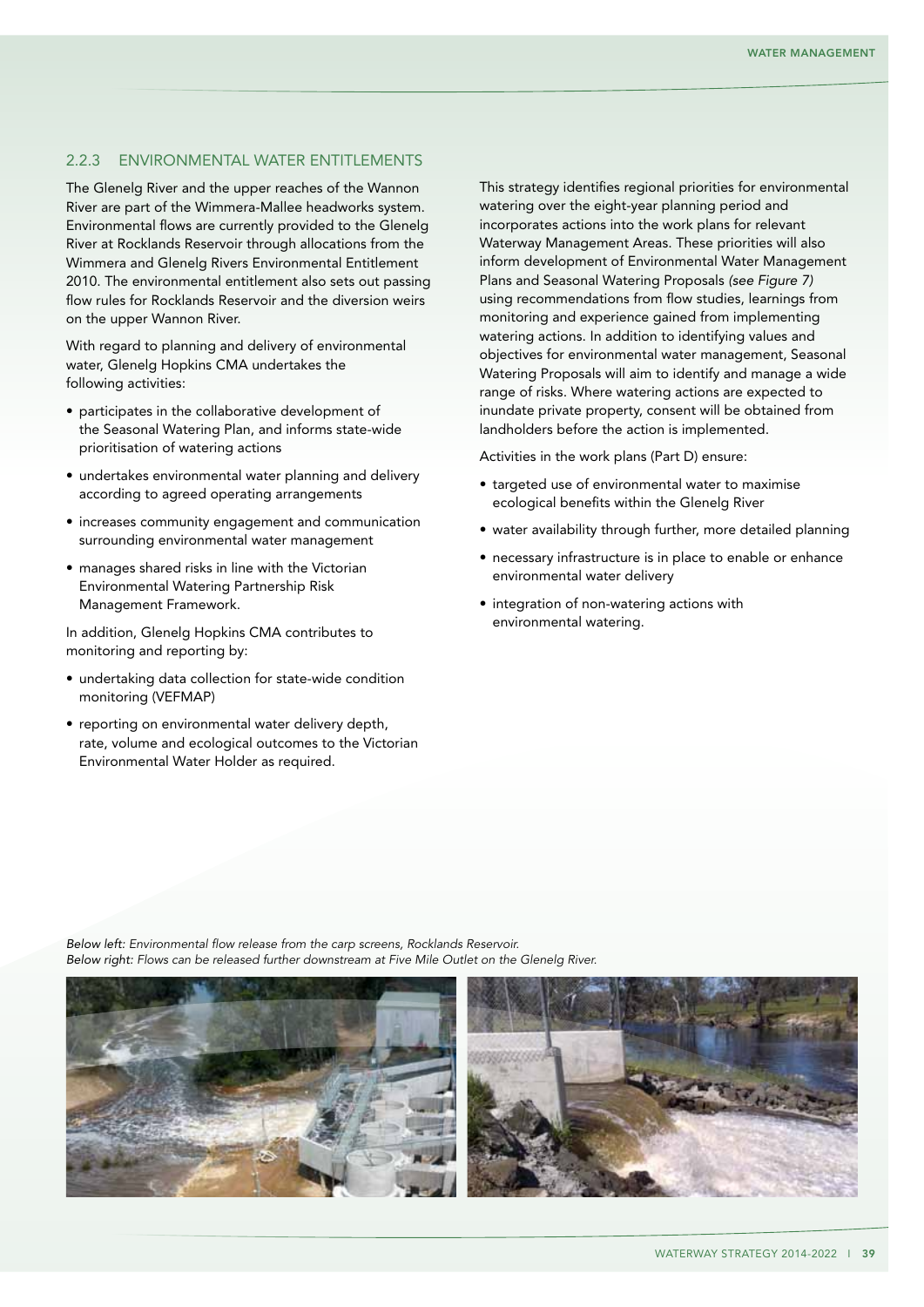#### *2.2.3 (CONTINUED)*



*Figure 7. The Victorian Environmental Water Holder planning framework for decisions in environmental water management in Victoria*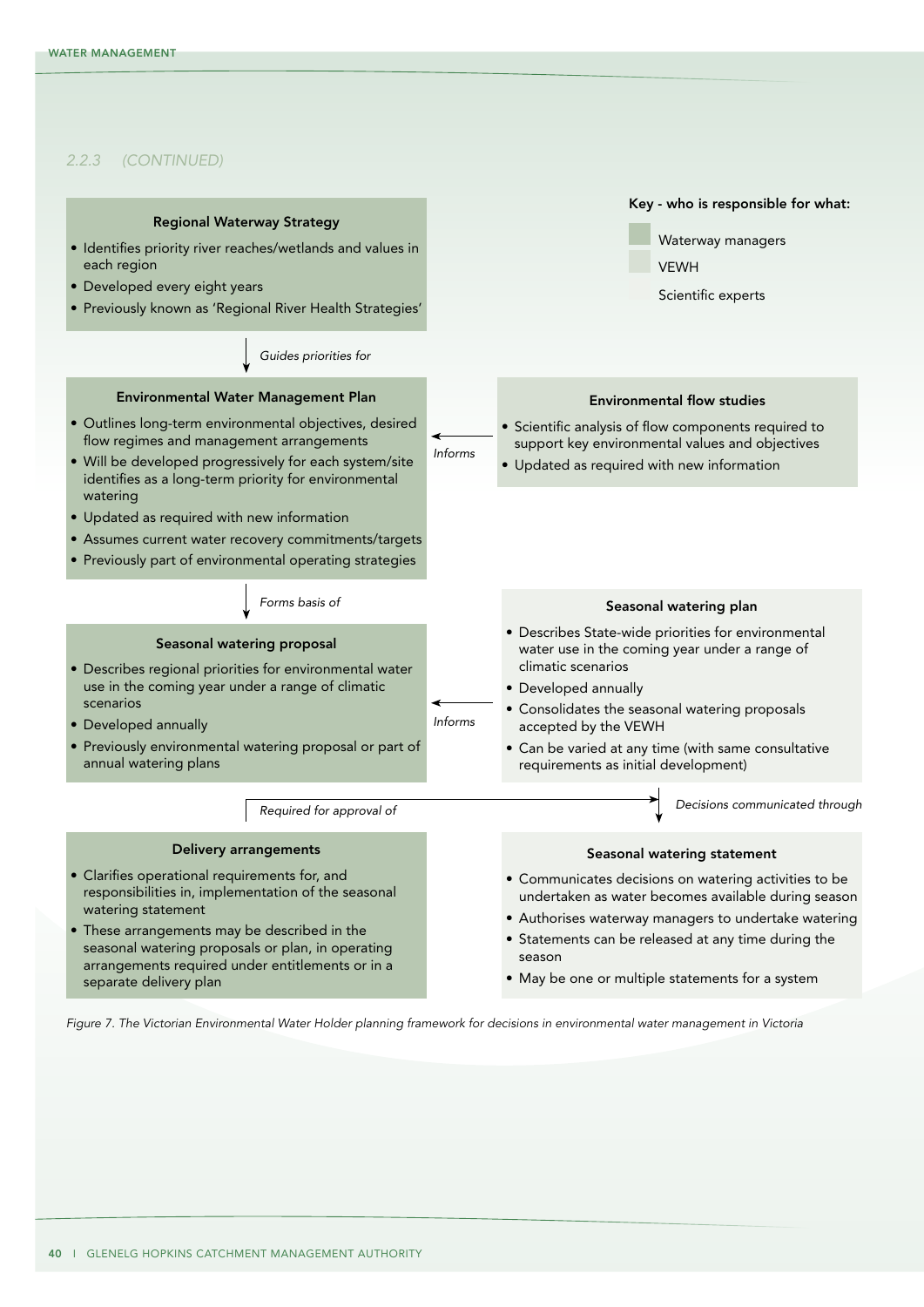## *2.2.3 (CONTINUED)*

#### **ACTION 2-7:**

Develop the Glenelg River Environmental Water Management Plan to provide clear guidance on the river's long-term environmental water management objectives and water requirements

Who: CMA, VEWH, DEPI, GWMWater, Wimmera CMA, Parks Victoria, Gunditj Mirring Traditional Owners Group

## ACTION 2-8:

Develop Seasonal Watering Proposals annually

Who: CMA, VEWH, DEPI, GWMWater, Wimmera CMA, Parks Victoria, Gunditj Mirring Traditional Owners Group

The Victorian Environmental Flows Monitoring and Assessment Program (VEFMAP) is used to assess the ecological responses to environmental water delivery in the Glenelg River. This monitoring program enables continual improvement and more efficient water delivery. The current VEFMAP monitoring program does not extend to the estuary; as a result the impact of environmental water flows to the heritage reach within the Glenelg estuary is poorly understood. VEFMAP or a similar monitoring program should extend into the Glenelg estuary, particularly given its high environmental and recreational values.

### **ACTION 2-9:**

Continue the VEFMAP (Victorian Environmental Flow Monitoring and Assessment Program) flow monitoring program

Who: CMA, DEPI, Melbourne University

## **ACTION 2-10:**

Develop a monitoring program to monitor the ecological response of the Glenelg estuary to environmental watering

Who: CMA, VEWH, DEPI

## **ACTION 2-11:**

Undertake further detailed work to determine the environmental watering needs and passing flow requirements for the Glenelg River downstream of Moora Moora Reservoir with a view to enhancing flows within this reach

Who: CMA, DEPI, VEWH, GWMWater, Parks Victoria

Who: CMA, VEWH, DEPI, Parks Victoria

#### 2.2.4 Use of alternative sources of water for environmental purposes

Using alternative sources of water that are 'fit for purpose' that is, of an appropriate quality for its intended use, can help reduce reliance on water from our waterways. Examples of alternative water supplies include recycled water (treated water from sewage treatment plants) and urban stormwater.

Treated waste water from Wannon Water's treatment plants is released under EPA licence to the Glenelg River and other waterways. Such releases can potentially have environmental benefits, particularly during low flow conditions. New proposals to use recycled water must be assessed on a case-by-case basis to ensure there are no negative effects on the river system.

#### **ACTION 2-12:**

The use of recycled water for environmental purposes will be considered on a case-by-case basis and be consistent with the Victorian Government's policy on the use of recycled water

Who: Southern Rural Water, Grampians Wimmera Mallee Water, Wannon Water, CMA, DEPI, EPA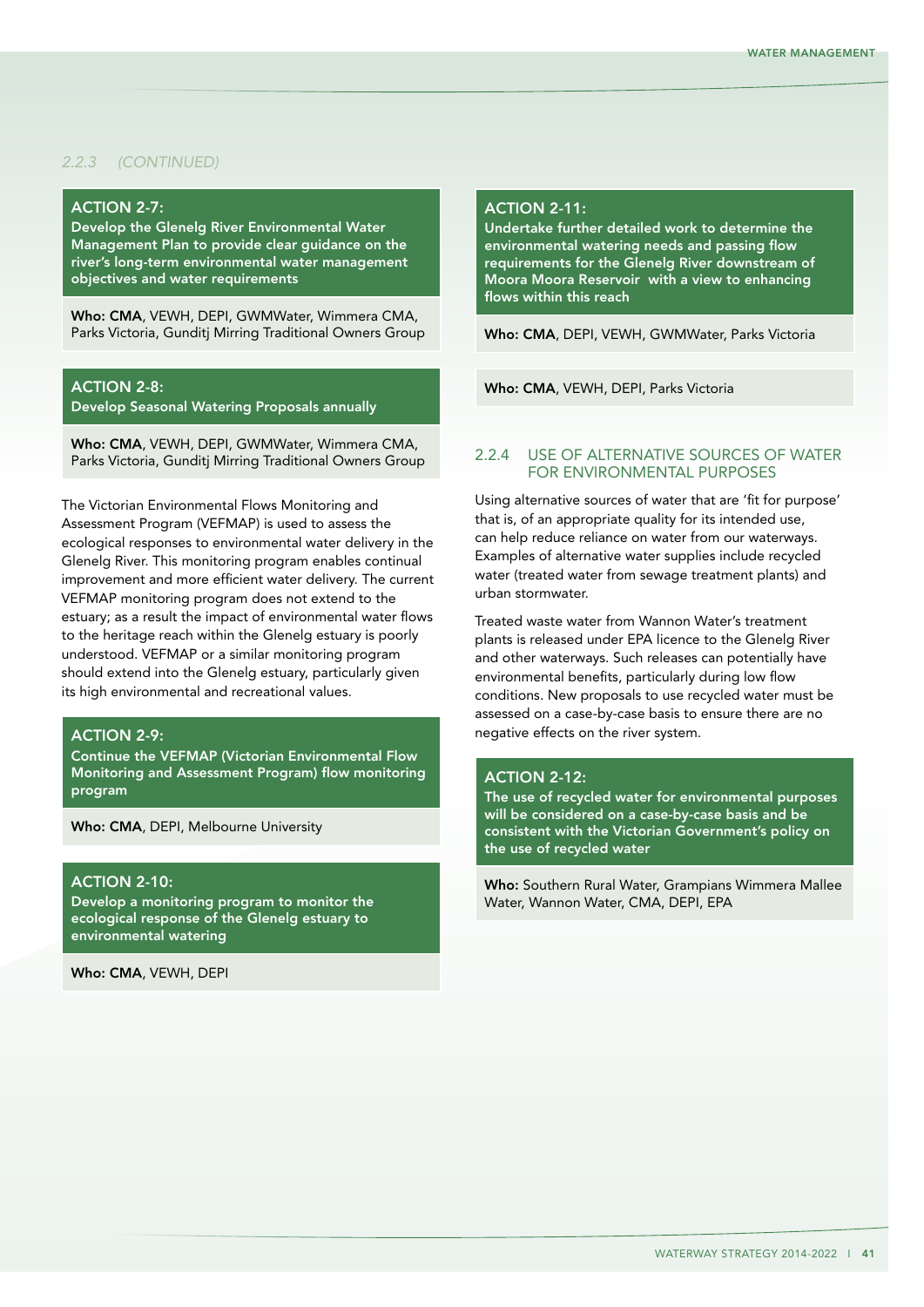## 2.3 Climate change

### 2.3.1 TRENDS AND PROJECTIONS

Climate change modelling indicates that we can expect increasingly hotter and drier conditions in the Glenelg Hopkins region. Average annual temperatures are projected to rise by between 0.5 and 1.1 degrees by 2030<sup>21</sup>. Winter rainfall is likely to decrease and summer rainfall is expected to increase. Despite an overall likely decrease in rainfall by up to 7 per cent by 2030, the intensity of extreme rainfall events is likely to increase<sup>22</sup>.

A decline in rainfall is anticipated to result in a subsequent decrease in runoff<sup>23</sup>. For a 1 degree rise in annual temperature, annual runoff is expected to decline by between 2-22 per cent and for 2 degrees of temperature rise, the decline in runoff is approximately double<sup>24</sup>. These changes to runoff and associated changes to stream flow have the potential to leave freshwater ecosystems increasingly vulnerable.

According to the latest Intergovernmental Panel on Climate Change (IPCC) report, global sea level rose by approximately 0.19 m between 1901 and 201025. The Victorian Government has established a policy of planning for sea level rise of not less than 0.8 m by 2100 but also notes the need to allow for the combined effects of tides, storm surges, coastal processes and local conditions when assessing risks and impacts<sup>26</sup>.

## 2.3.2 ADAPTATION

Future strategies for conservation must take into account the long-term possible impacts of climate change in the planning stage. In early 2013, the Victorian Government released Victoria's first Climate Change Adaption Plan. The CCAP emphasises the need to embed resilience into all our strategies and plans<sup>27</sup>. Conservation strategies must accommodate ecological change and loss; they must take into account considerable uncertainty in the extent and type of loss and the impacts of change on biodiversity<sup>28, 29</sup>.

The adaptive capacity of waterways needs to be considered so they are better able to cope with the impacts of climate change. The main impacts of climate change to be contemplated in the management of waterways include:

- reduced rainfall, runoff and stream flow
- dry soil conditions
- bushfire increased frequency and intensity
- heatwave increased frequency and duration
- increased intensity of rainfall events leading to flooding.

The current practice of revegetating waterways and improving and maintaining water quality is important for both environmental and cultural values and will remain an important adaptation strategy under climate change to maximise both the resilience and adaptive capacity of these systems.

#### **ACTION 2-13:**

Develop Glenelg Hopkins NRM strategy for climate change to document strategies for regional waterways to adapt to climate change

Who: CMA, DEPI, Australian Government, Southern Slopes Climate Change Adaptation Research Program (SCARP)

*Below left: River flows are likely to be reduced with climate change placing further pressure on waterway values. Below right: Bushfires will become more frequent with climate change.*

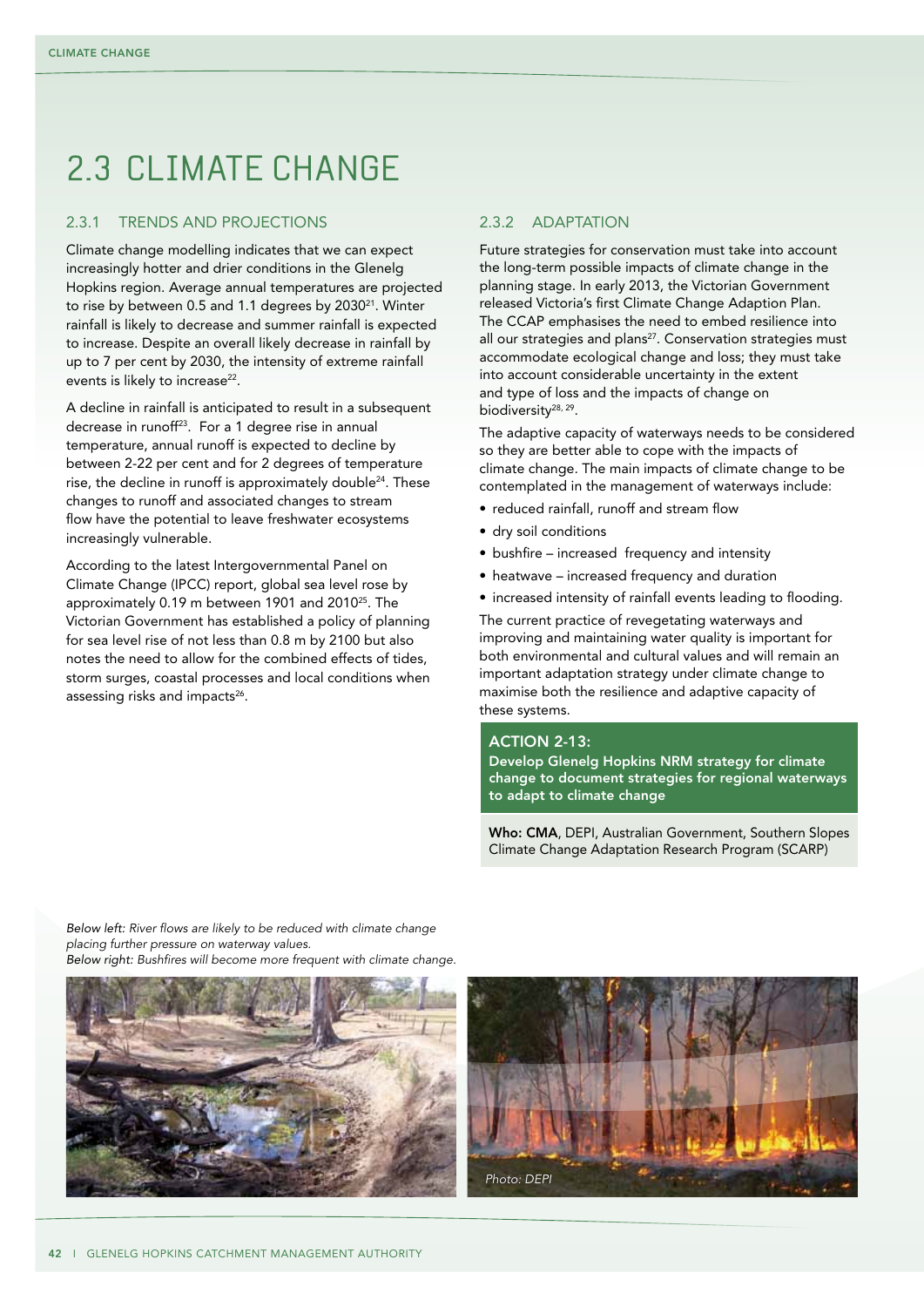## 2.4 Extreme events

The environment has adapted to flood and fire cycles, however climate change and land use change are predicted to increase the severity of floods and bushfires which may make it more difficult for waterways to recover from these extreme events. Actions in this strategy need to consider the impacts of extreme events such as bushfire and flood on the environment and their impact on waterway management programs.

## 2.4.1 Floods

During periods of prolonged heavy rainfall, storm surges or high tides, water levels along rivers rise, often causing inundation of the surrounding landscape. While flooding can become a serious problem for the community if not adequately managed, it is a natural process and is important for the maintenance of biological diversity $30$ . A key future challenge will be to ensure the protection of life and property, while allowing rivers to maintain their natural flooding processes. Local flood management plans and studies help manage floodplains and outlying areas in the Glenelg Hopkins region that are at high risk of inundation. In 2011 the region experienced significant flooding events to key waterways such as the Hopkins River, Mt Emu Creek, Fiery Creek, Glenelg River, Wannon River and some other smaller tributaries. Communities were affected through flooding of property in a number of townships, damage to fencing and bridges, stock loss, as well as significant erosion along river banks and gullies in the upper catchments.

Glenelg Hopkins CMA received funding from the Australian and Victorian Governments to assist communities to repair this damage. The CMA delivered a Flood Recovery Employment Program which worked alongside community groups and local governments to repair damage in both rural and urban areas across the region. Funding was also received under the Natural Disaster Relief and Recovery Arrangements to repair damaged waterway infrastructure. The CMA will aim to undertake flood recovery activities, where it can, if significant flood damage occurs to the region's waterways in the future - pending funding availability.

### $ACTION 2-14$

Undertake flood recovery activities after significant flooding events, pending available funding

Who: CMA, DEPI, local government, Parks Victoria

## **ACTION 2-15:**

Ensure flooding considerations are incorporated into work planning activities, including appropriate fencing setbacks off the floodplain, flood fencing design, large wood reinstatement and infrastructure projects (i.e. rock chutes, fish passage)

Who: CMA, DEPI, local government

#### 2.4.2 Bushfires

Large bushfires can impact on human life, property and the environment. Human life will be considered the highest priority over other considerations. Bushfires followed by heavy rainfall events can result in significant sediment build-up in waterways, which impacts on water quality and in-stream biodiversity. Waterway managers will play a role with working with other authorities to ensure waterways and their values are considered in bushfire management activities.

#### **ACTION 2-16:**

Waterway managers will work with DEPI and other fire management agencies to ensure waterway values are considered as part of the planning for bushfire management activities

Who: CMA, CFA, CMA, local government, Parks Victoria

#### **ACTION 2-17:**

Ensure fire considerations are incorporated into work planning activities, including gates on all waterway project sites to allow access for fire suppression vehicles

Who: CMA, DEPI, CFA, Parks Victoria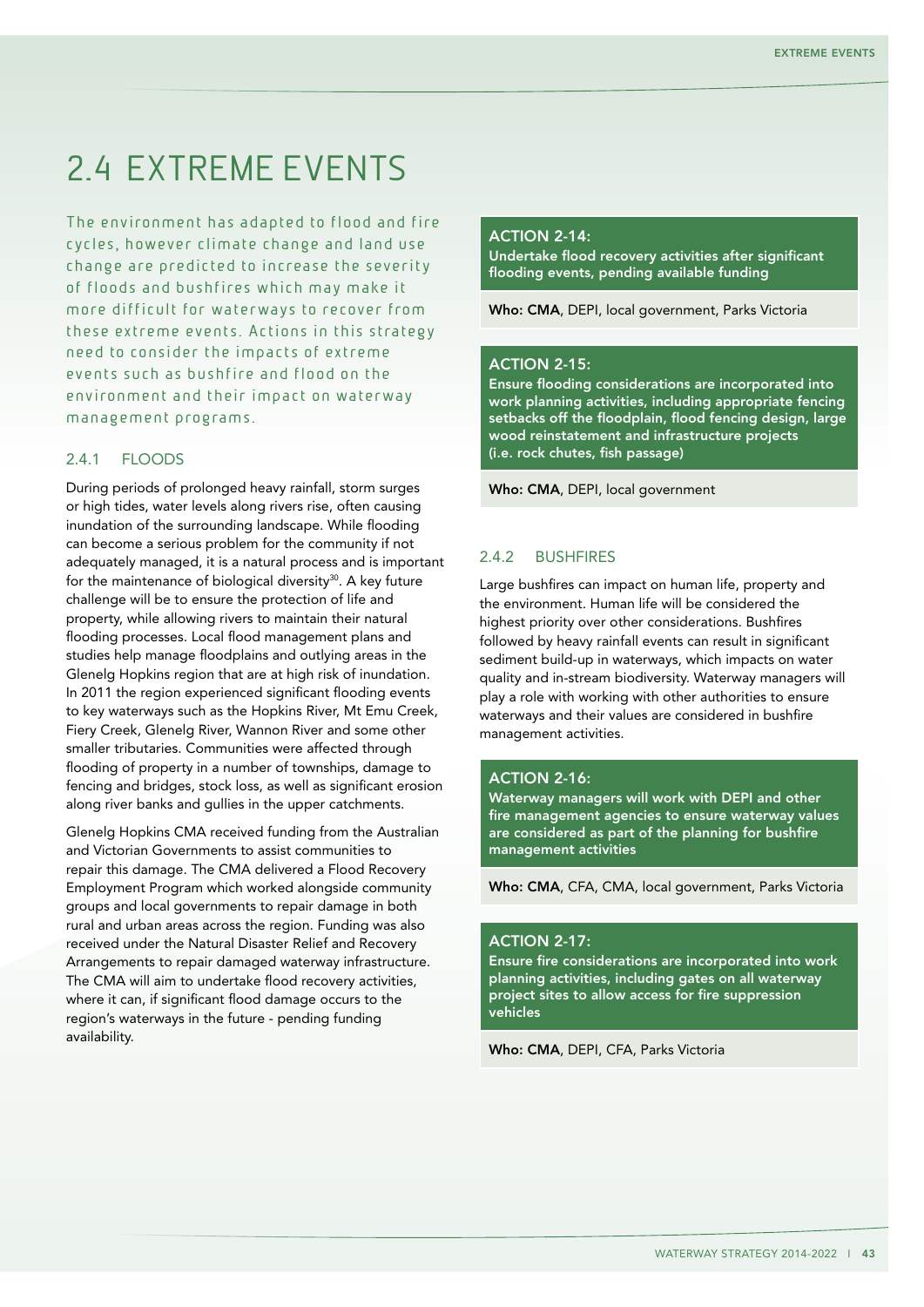## 2.5 Estuary management

Estuaries are highly valued for their recreational and cultural values. The proximity of estuaries to coastal settlements and high value farming land increases the risk to habitat values from activities associated with these uses, in particular, degradation of riparian vegetation from developments and stock access. Climate change impacts such as sea level rise, storm surges, and altered flows are also likely to affect estuary function and riparian vegetation communities.

Most estuaries in the Glenelg Hopkins region intermittently close. When this occurs the resultant increase in water level has significant environmental benefits including flooding adjoining wetlands and fringing vegetation. However, there are also economic costs associated with flooding of highly productive agricultural land and infrastructure such as jetties and roads. Therefore, the decision to artificially open the estuary to relieve flooding requires consideration of a range of environmental, social and economic values. There are a number of potential consequences of artificially opening estuaries at inappropriate times, including fish deaths and the flushing of fish eggs and larvae out to sea. Glenelg Hopkins CMA uses the Estuary Entrance Management Support System (EEMSS) to consider the risks of artificially opening estuary mouths at different water levels and times of the year, and possible impacts on infrastructure and natural assets<sup>31</sup>.

EstuaryWatch is a community monitoring program that increases the community's participation in natural resource management while aiding estuary management decisions through the collection of information on water quality and estuary mouth condition. EstuaryWatch commenced in the Glenelg Hopkins region in 2013 and currently operates at the Hopkins and Merri River estuaries.

## **ACTION 2-18:**

Review and update estuary management plans for the Glenelg, Surry, Wattle Hill Creek (Fawthrop Lagoon), Fitzroy, Eumerella (Yambuk Lake), Moyne, Merri and Hopkins River estuaries

Who: CMA, DEPI, Parks Victoria, local government

#### $AC$ TION  $2-19$

Implement a risk-based assessment process to inform estuary entrance management decisions

Who: CMA, DEPI, Parks Victoria, local government

### **ACTION 2-20:**

Develop Memoranda of Understanding, which outlines the process and roles and responsibilities of partner agencies with responsibilities for artificially opened estuaries in the Glenelg Hopkins region

Who: CMA, DEPI, Parks Victoria, local government

#### **ACTION 2-21:**

Identify land or built assets regularly threatened with inundation from estuary closure and determine if actions, other than artificially opening the estuary, can be undertaken to minimise the long-term threat

Who: CMA, DEPI, Parks Victoria, local government

#### **ACTION 2-22:**

Review and update local planning schemes to include areas subject to inundation from estuary entrance closure

Who: CMA, DEPI, Parks Victoria, local government

#### **ACTION 2-23:**

Seek opportunities to continue support for **EstuaryWatch** 

Who: CMA

## ACTION 2-24:

Establish a policy framework to guide development of facilities in estuaries

Who: Western Coastal Board, local government, CMA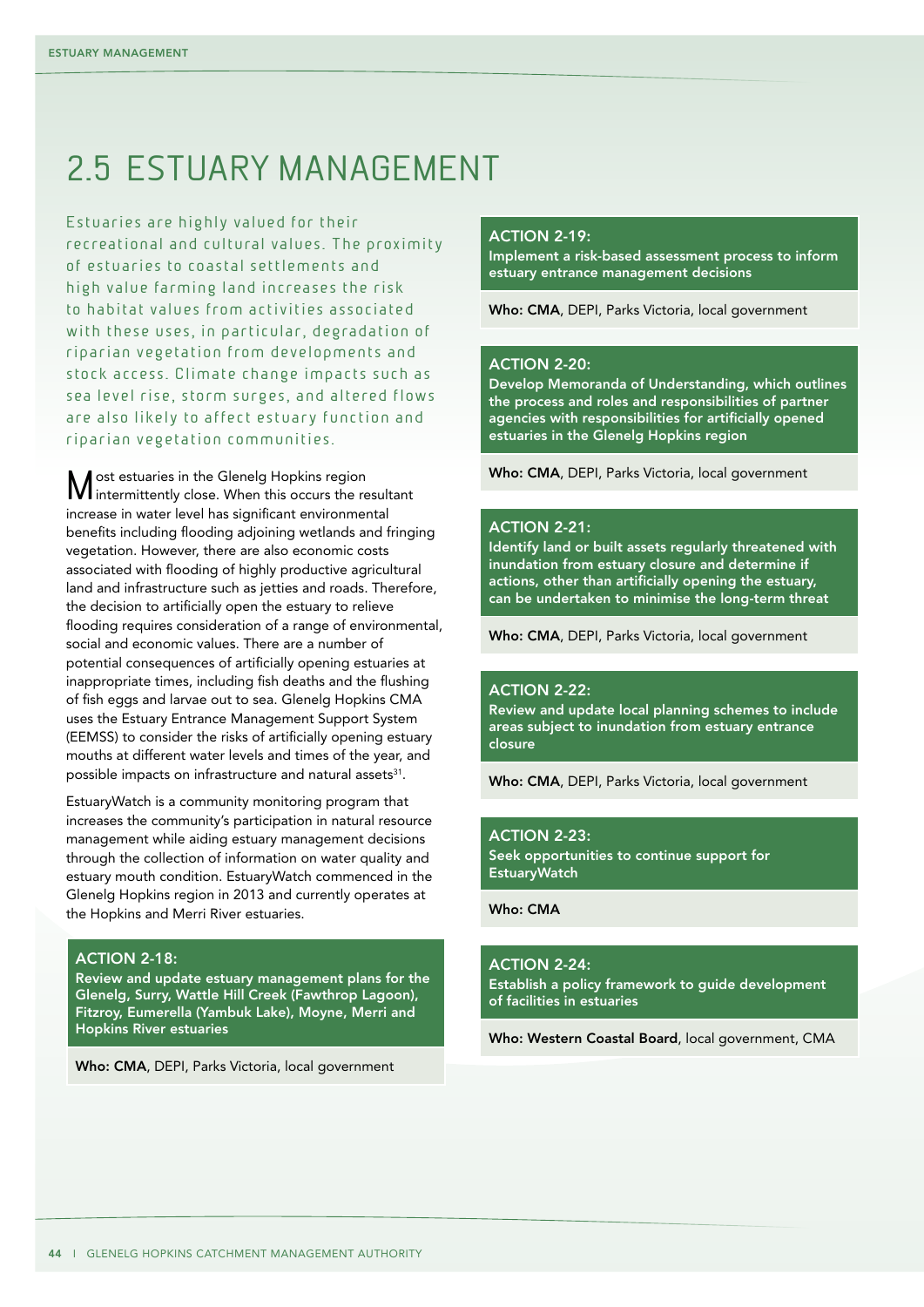## 2.6 WATER QUALITY

Analysis of long-term water quality trends can help assess the effectiveness of water resource and catchment activities over time. The CMA is part of the south-west regional monitoring partnership, which has 17 surface monitoring sites in river reaches. In addition, telemetry stations monitor water level and other parameters in four estuaries in the region.

'he VWMS identifies several issues with the current monitoring and reporting framework including lack of agreed objectives, adequacy of sites and parameters measured to assess water quality and applicability of data to planning and management decisions. Implementation of actions in the VWMS is a first step to improving accessibility to and usefulness of data.

## 2.6.1 WATER OUALITY INCIDENT MANAGEMENT

The VWMS recognises the need for greater integration at the state and regional levels and improved regional frameworks for planning and responding to 'natural' water quality incidents such as algal blooms and mass fish death events.

Development of stormwater management plans by local governments contributes to protection of waterways from both diffuse and point source input from regional centres. The control of point source pollution events is managed by the Environment Protection Authority (EPA).

### **ACTION 2-25:**

Review regional waterway incident (fish death) response guideline and ensure roles and responsibilities of agencies and organisations in the Glenelg Hopkins region are clear

Who: DEPI, EPA, CMA, Parks Victoria, local government

#### **ACTION 2-26:**

Review regional waterway incident (algal bloom) response guideline and ensure roles and responsibilities of agencies and organisations in the Glenelg Hopkins region are clear

Who: DEPI, Wannon Water, committees of management, EPA, CMA, local government

### 2.6.2 ACID SULFATE SOILS

Acid sulfate soils are soils or sediments that contain (or once contained) high levels of reduced inorganic sulfur. When exposed to oxygen, the soils or sediments undergo a chemical reaction (called oxidation) that produces acid.

Disturbance of acid sulfate soils can result in fish deaths or other negative effects on waterways. The processes through which acid sulfate soils affect waterways are not well understood and their location and level of risk are often uncertain. Acid sulfate soils occur predominantly in the coastal area but are also found inland, for example, on the Dundas Tablelands (associated with permanently flowing springs) and in waterways affected by dryland salinity<sup>32</sup>.

An emerging issue for estuary management is the disturbance of coastal acid sulfate soils in estuarine wetlands and marshes. Management of coastal acid sulfate soils is guided by the Victorian Coastal Acid Sulfate Soil Strategy and the Victorian Best Practice Guidelines for Assessing and Managing Coastal Acid Sulfate Soils. The strategy maps potential acid sulfate soils and identifies locations where immediate action, protection or installation of detailed monitoring networks might be warranted.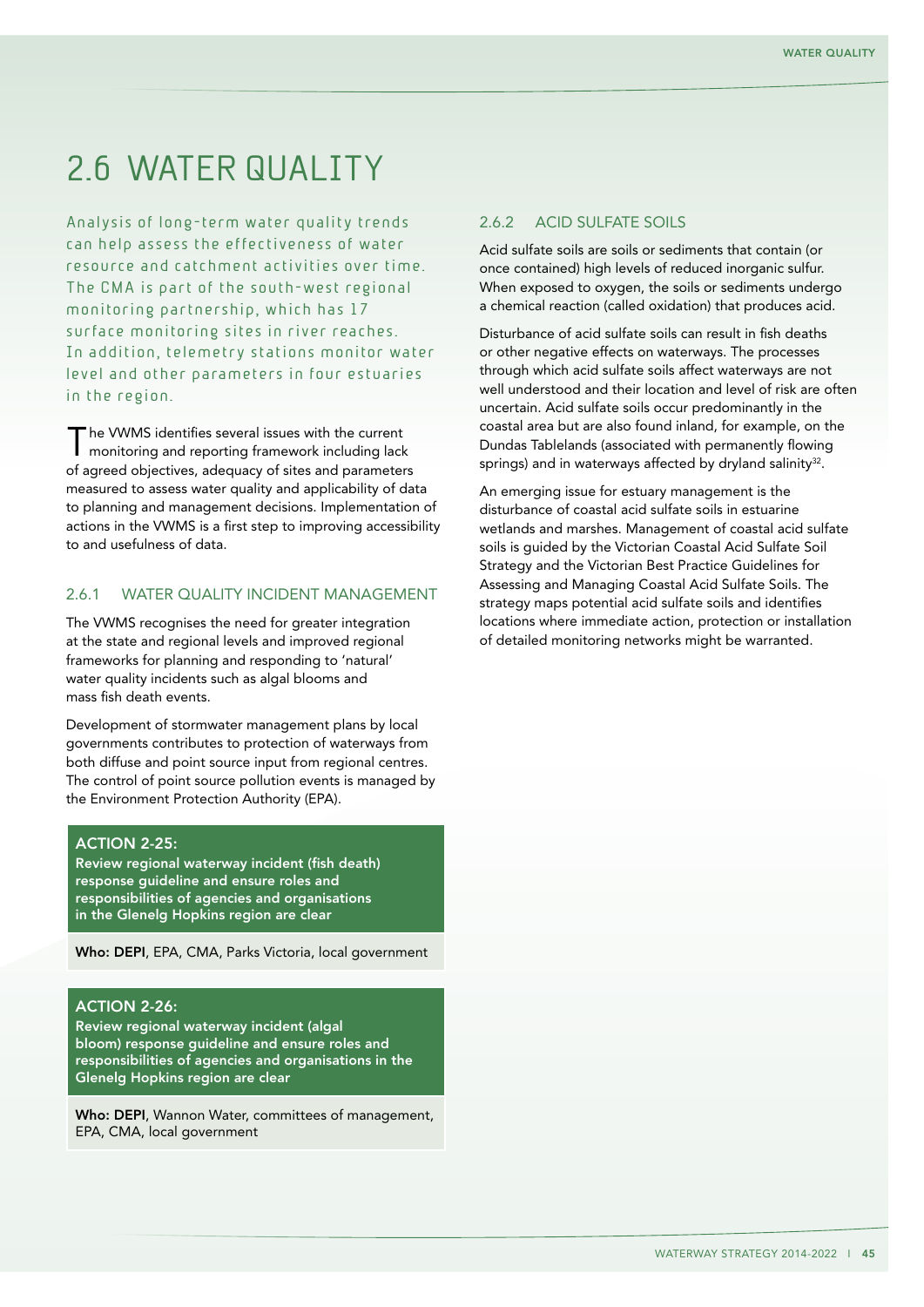## 2.7 WFTI ANDS

Regional guidance on wetland management for the Glenelg Hopkins region was provided by the Glenele Hopkins Regional Wetland Status Report (2006) and the more recent RCS. Wetlands are a prominent feature in the Glenelg Hopkins landscape and are under increasing pressure from land use change, drainage and other threats.

etland types in the region are diverse and require different approaches for management. This strategy identifies priority wetlands for management action using approaches in line with state policy under the VWMS *(see Part D)*. However, for a number of individual wetlands within complexes and wetland types, such as Seasonal Herbaceous Wetlands *(see 3.5.2)*, there is not enough information to determine which wetlands are priorities for intervention at this stage.

#### **ACTION 2-27:**

Undertake risk assessments and prioritisation of additional wetlands in the region

#### Who: CMA, DEPI

### **ACTION 2-28:**

Assess Seasonal Herbaceous Wetlands to determine management requirements

#### **ACTION 2-29:**

Initiate programs to improve condition of Seasonal Herbaceous Wetlands on private land

#### Who: CMA, DEPI

Glenelg Hopkins CMA will work with DEPI, local government and community groups to deliver regional programs aimed at maintaining or improving the wetland condition, reinstating wetland hydrology and improving wetland connectivity in the landscape. This program will include a combination of incentives, education and awareness and, in some cases, regulatory controls. Victoria has recently developed new native vegetation controls using a risk-based approach. In addition, regulatory controls exist for Seasonal Herbaceous Wetlands, listed under the *EPBC Act*. It is currently unclear how the regulatory controls will apply to wetland vegetation, and further information and guidance needs to be provided to local government, waterway managers and landholders.

#### ACTION 2-30:

Prepare guidance to landholders on the appropriate use of wetlands and management options

Who: DEPI, CMA, community groups

#### **ACTION 2-31:**

Improve information about wetland vegetation and community types and develop guidance to assist local government in the application of native vegetation planning controls for wetland vegetation

Who: DEPI, CMA, Australian Government, local government

In recent times, natural resource management organisations have undertaken hydrological reinstatement of wetlands. Such works will continue to be supported where they have consent from the land owner and they are feasible and cost effective, while ensuring any potential impacts on community services and public and private assets can be mitigated.

#### **ACTION 2-32:**

Undertake hydrological reinstatement of wetlands where projects are feasible, cost effective, have community support and potential impacts on community services and public and private assets can be mitigated

Who: Nature Glenelg Trust, CMA, Parks Victoria, local government, community groups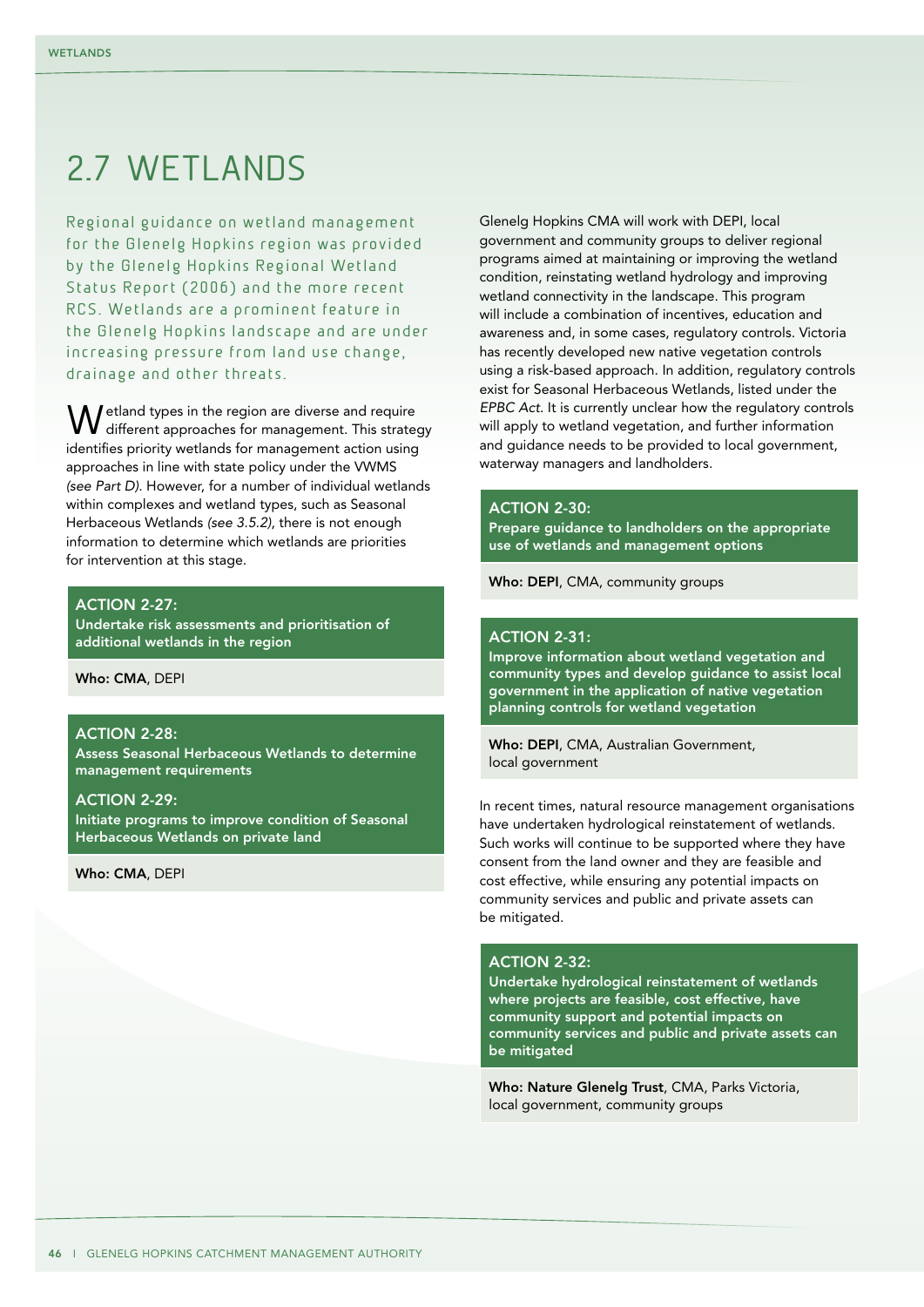## 2.7.1 Ramsar wetlands

Lake Bookar is a permanent saline wetland near Camperdown. It is one of nine wetlands in the Western District Lakes (WDL) Ramsar site, which is recognised under the Ramsar Convention as wetlands of international importance33,34. The *Environment Protection and Biodiversity Conservation Act 1999* (*EPBC Act*) establishes a framework for managing Ramsar sites including preparation of site management plans. With the exception of Lake Bookar, the wetland complex is in the Corangamite CMA region and therefore more detailed management planning for the WDL Ramsar site is included in the Corangamite Regional Waterway Strategy.

The WDL Ramsar Site ecological character description (ECD)35 describes the ecological character of the site as a whole and identifies critical components, processes and services at the site which contribute to both the site's character and the Ramsar criteria for which the site is listed.

At the time of listing (1982), the WDL site met five of nine Ramsar criteria including: it is a good representative example of a wetland type within the bioregion (permanent saline lake); it supports threatened plant species; it supports waterbirds at critical life stages including during migration breeding and moulting; it regularly supports over 20,000 birds; and it regularly supports over one per cent of the population for at least four bird species. Lake Bookar contributes particularly to the WDL site by meeting all criteria except for the presence of the threatened plant species.

The ECD establishes limits of acceptable change (LAC) for components, processes and services *(see Appendix 5)*. These measures assist managers to identify suitable strategies to avoid change in ecological character and potential measures for programs to monitor compliance with the LAC.

*Below: Lake Bookar part of Western District Lakes Ramsar site.*



Threats outlined in the ECD, which potentially impact on Lake Bookar, are those associated with climate change particularly increased periods of wetland drying and impacts associated with agricultural land use and stock access including soil compaction; increased nutrient input; spread of weeds, including pasture grasses; erosion; and grazing and trampling of wetland vegetation. These threats have been considered in the AVIRA risk assessment for the lake and recommended actions to mitigate threats, where feasible, are included in Part D.

Monitoring and reporting on the state of the site's ecological character occurs through the national Ramsar site rolling review and Australia's national report to the triennial Conventions of Contracting Parties to the Ramsar Convention. The Glenelg Hopkins CMA will work with the Corangamite CMA, the land manager, Parks Victoria and DEPI to provide information necessary for the review focussing on the critical components, processes and services set out in *Appendix 5*.

### $ACTION 2-33:$

Implement actions assigned to Glenelg Hopkins CMA for Lake Bookar nominated in the Corangamite Waterway Strategy

Who: CMA, Parks Victoria

The VWMS supports new listing of Ramsar sites where they meet certain criteria. There has been recent community support and a request to investigate the listing of the Lower Glenelg estuary and Long Swamp as a new Ramsar site. This site has many of the ecological values of the adjacent Piccaninnie Ponds Karst Wetlands in South Australia, which was recently designated as a Ramsar site.

#### **ACTION 2-34:**

Investigate listing of the Lower Glenelg estuary and Long Swamp as a new Ramsar site

Who: DEPI, CMA, Parks Victoria, Nelson Coastcare, Nature Glenelg Trust, Australian Government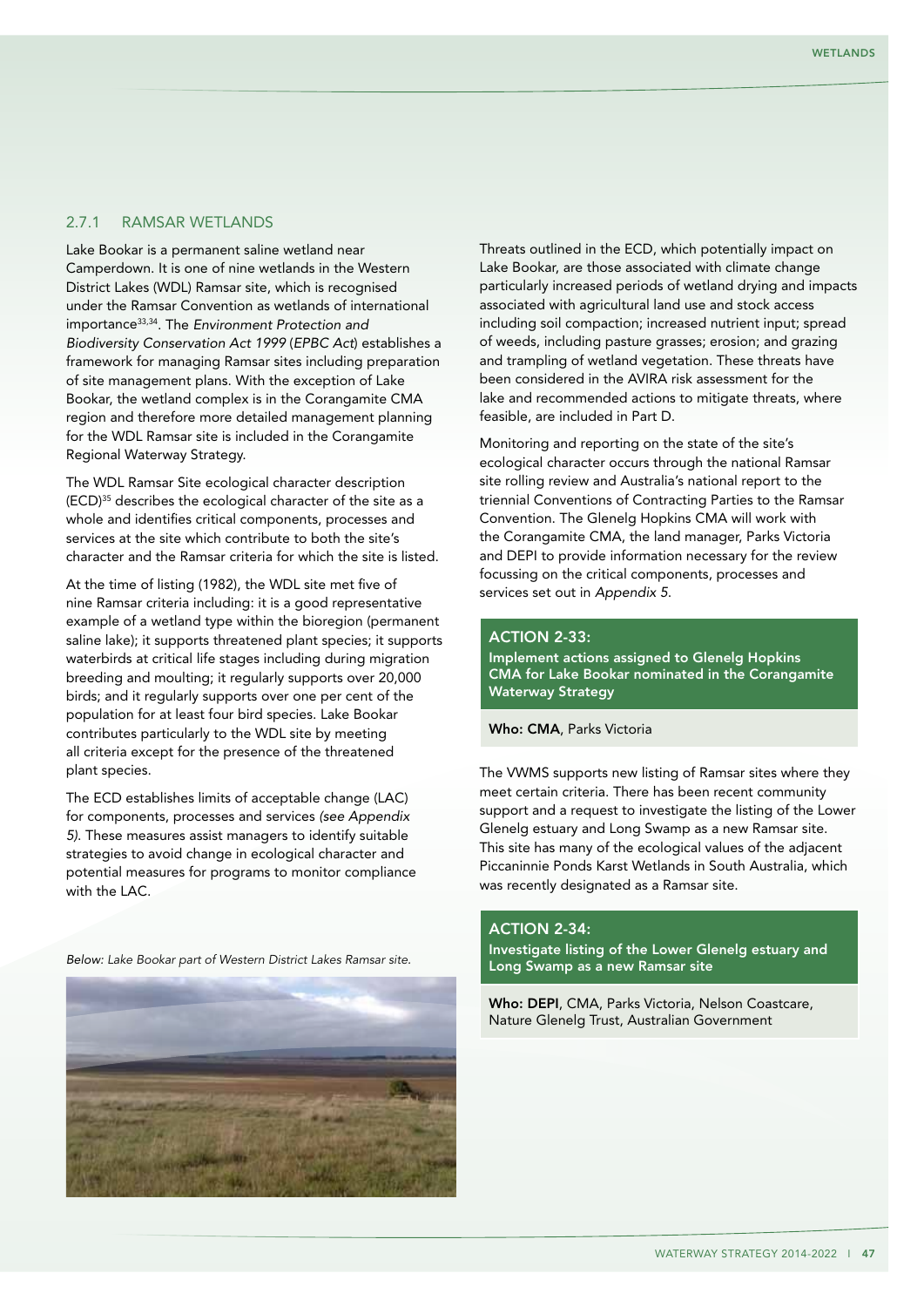## 2.8 River channel

#### 2.8.1 Large wood

Large wood is an important feature of the river channel, providing habitat for a range of aquatic fauna. It also plays a role in preventing bank erosion, slowing water velocity and capturing large sand deposits, particularly in waterways such as the Glenelg River. Historic removal of this wood has caused significant degradation of environmental and social values of many of our regional waterways. Previous large wood reinstatement programs have occurred at Harrow and Casterton along the Glenelg River. Given the findings of the state-wide large wood survey undertaken by DEPI, there are significant opportunities to undertake re-instatement programs in the majority of our waterways across our region, particularly the Glenelg River. However, re-instatement programs must consider the risk posed by large wood to human life and public infrastructure, particularly during flooding events. A risk treatment plan has been developed and implemented successfully for a site at Casterton and this can be adopted for use in other areas across the region, if deemed appropriate.

#### **ACTION 2-35:**

Identify priority sites for large wood reintroduction, taking into consideration the benefits and risks posed to the community

Who: CMA, DEPI, local government, angling groups

## 2.8.2 Sand extraction

Sand extraction occurs on a number of waterways in the Glenelg Hopkins region, particularly in the Glenelg basin. Sand extraction provides a number of benefits including managing sand slugs, and providing habitat holes for aquatic fauna. However, sand extraction needs to be carefully managed to avoid adverse impacts to the waterway. The CMA will work closely with sand extraction companies through its Works on Waterways functions, to ensure compliance with regulatory requirements. The CMA will also work with companies to identify opportunities for further sand extraction if significant benefits to the waterway values can be determined.

## **ACTION 2-36:**

Work with sand extraction companies to ensure compliance with regulatory requirements and also identify opportunities for further sand extraction if significant benefits to waterway values can be determined

Who: CMA, DEPI, local government

## 2.8.3 Fish barriers

A number of artificial barriers exist within our region's waterways and many of these can inhibit fish movement and biological processes. There may be opportunities to alter the design of existing structures, or in some case remove the barrier entirely from the waterway. In cases where the structure is to be altered, there needs to be clear guidance on cost and ownership arrangements. These arrangement will be in line with government policy under the VWMS *(refer to Policy 11.5)*. The removal of in-stream barriers will also need to be consistent with Policy 11.6. For the construction of fish passages, any works need to be in line with the DEPI best practice guidelines to be developed in 2016.

#### **ACTION 2-37:**

Record location of fish barriers and investigate opportunities to remove or modify structures that impede fish movement

Who: CMA, DEPI, local government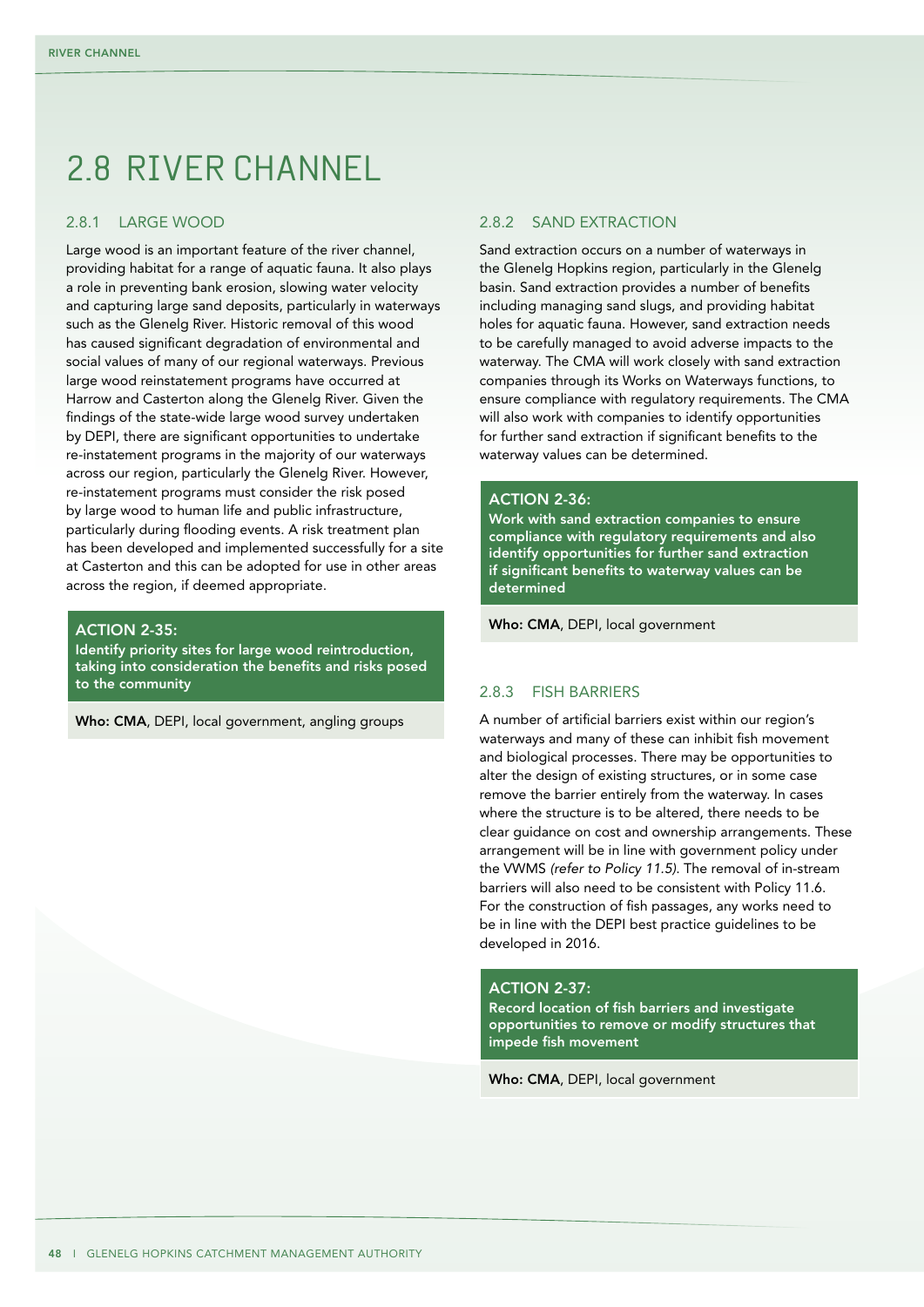## 2.9 Riparian land

Riparian land management in Victoria is complex, due particularly to the presence of both Crown and private water frontages across Victoria, but also the current administrative arrangement for licensing of Crown frontages and competing land uses. The CMA will work with other government agencies to improve landholder understanding of rights and responsibilities on riparian land and reduce the complexity of riparian land management for landholders and other riparian users.

Glenelg Hopkins CMA will work with DEPI, local government and community groups to deliver regional programs that are aimed at maintaining and improving the condition of riparian land and improving riparian connectivity in the landscape. This will include a combination of incentive programs, education and awareness programs and, in some cases, regulatory controls.

DEPI, together with the CMA, has undertaken significant reforms and management of Crown frontages over recent years. These reforms have seen many landholders voluntarily convert their 'agricultural licence' to a 'riparian management' licence, resulting in a reduced licence fee. The CMA will continue to provide incentives to landholders on Crown frontages but only in combination with a conversion to a 'riparian management' licence. Grazing licences will continue to be managed through DEPI, with the aim of developing minimum standards for their management so landholders more clearly understand their roles and responsibilities for managing Crown frontages. If a landholder breaches conditions set in their licence or is occupying an unlicensed Crown frontage, the focus will be on education and negotiation with the landholders, with use of enforcement as a last resort.

## ACTION 2-38:

Develop and distribute information to Crown frontage licensees about their roles and responsibilities and provide clear information about riparian management

Who: DEPI, CMA

## **ACTION 2-39-**

Implement improved compliance approaches to Crown frontages, including stronger action for serious breaches of licence conditions and unauthorised occupations

Who: DEPI, CMA

In some cases, controlled grazing is allowed through CMA management agreements with landholders to control pasture grasses along riparian areas and help promote natural regeneration of indigenous woody vegetation. Guidelines have been developed by DEPI and waterway managers to assist with the decision making process.

#### **ACTION 2-40:**

Support controlled grazing activities along riparian areas within riparian management agreements where such grazing activities can show environmental benefit, do not compromise waterway values and is an accepted tool under the DEPI controlled grazing guidelines

Who: DEPI, CMA

Access to water is a critical consideration in fencing off riparian land. The CMA will continue to support development or utilisation of alternative water options for landholders under riparian management agreements and will fund the application fee for a new take-and-use licence for an adjoining Crown frontage if the landholder participates in a riparian management program with the CMA.

#### **ACTION 2-41:**

Support the development and utilisation of alternative water options for landholders under riparian management agreements

Who: CMA, Southern Rural Water, GWMWater, DEPI